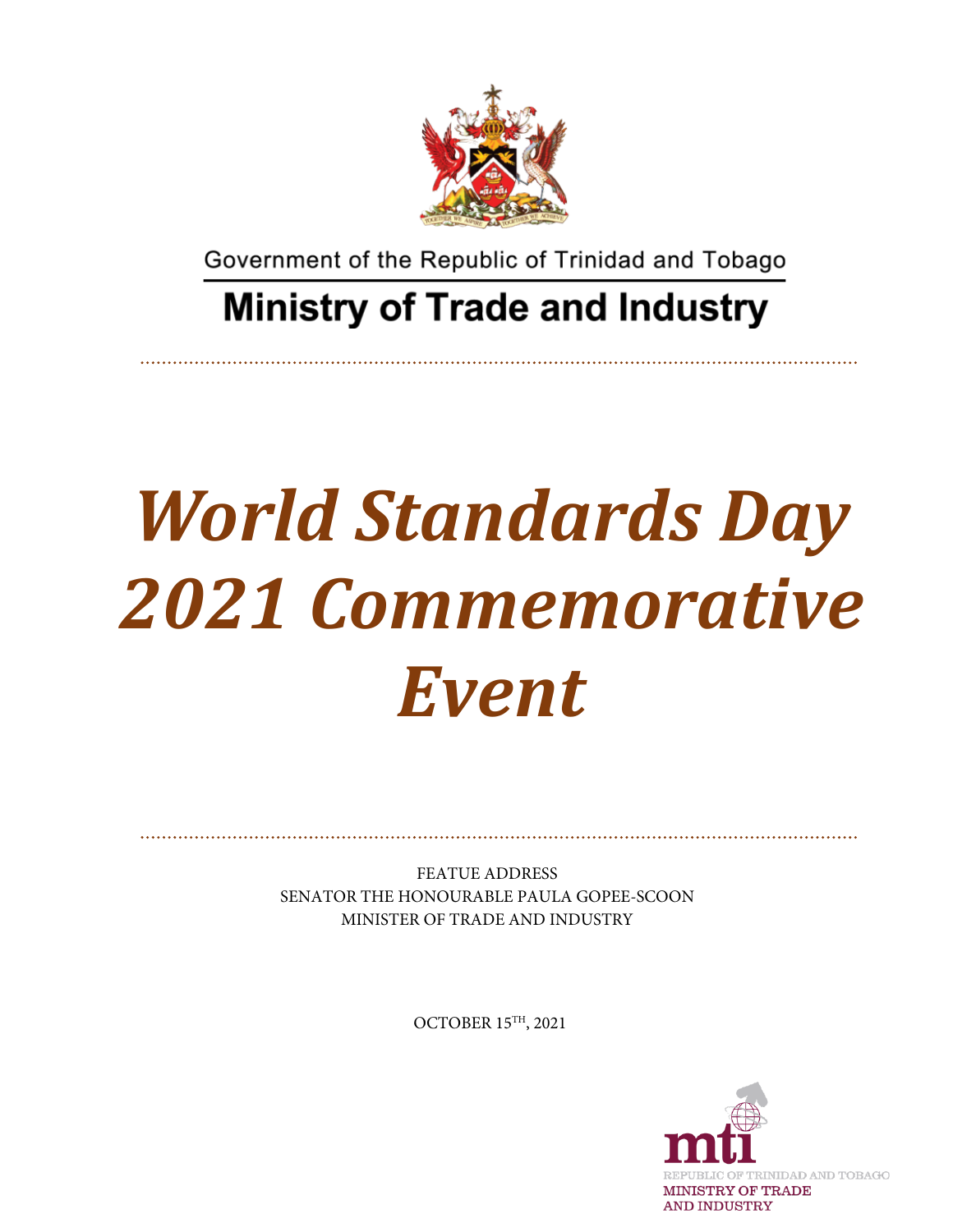## **SALUTATIONS:**

- Members of TTBS' Board of Directors
- Mr Derek Luk Pat, Executive Director, TTBS
- Dr Axel Kravatzky, Vice-Chair, ISO TC 309 & Managing Partner, Syntegra-ESG
- Dr Marissa Gowrie, Deputy Environmental Manager, Environmental Policy and Planning Division, Ministry of Planning and Development
- Ms Nadita Ramachala, Manager, Standardization Division and the Management Team of TTBS
- Members of the esteemed panel
- Specially invited guests
- Members of the media
- Ladies and gentlemen

Good Morning and Happy World Standards Day 2021!

I am pleased to join in celebrating World Standards Day 2021, themed **"Standards for Sustainable Development Goals (SDGs) — Shared Vision for a Better World."** Today provides us with the opportunity to recognize and promote the importance of standardization and to acknowledge all stakeholders locally, regionally and internationally who continue to collaborate to develop and implement national, regional and International Standards.

The TTBS plays a critical role in monitoring and implementing international standards locally. As the National Standards Body, they represent the interests of stakeholders in two of the well-known International Standards Bodies, namely:

- International Standardization for Organization (ISO)
- International Electrotechnical Commission (IEC)

Representation in these bodies allows our national experts and stakeholders to directly contribute to the development of International Standards and to ensure that these standards meet the needs of Trinidad and Tobago, for accelerated socio-economic transformation and increased global competitiveness.

This year's theme recognises the integral role that standardization plays in the achievement of the seventeen (17) Sustainable Development Goals which were adopted by all United Nations Members as a shared blueprint for peace and prosperity for people and the planet, now and into the future.

These SDGs recognize that ending poverty and other deprivations must go hand-in-hand with strategies that improve health and education, reduce inequality, and spur economic growth, while simultaneously tackling climate change and working to preserve our oceans and forests. Attainment of the SDG goals requires the cooperation of public and private partners guided by national, regional and international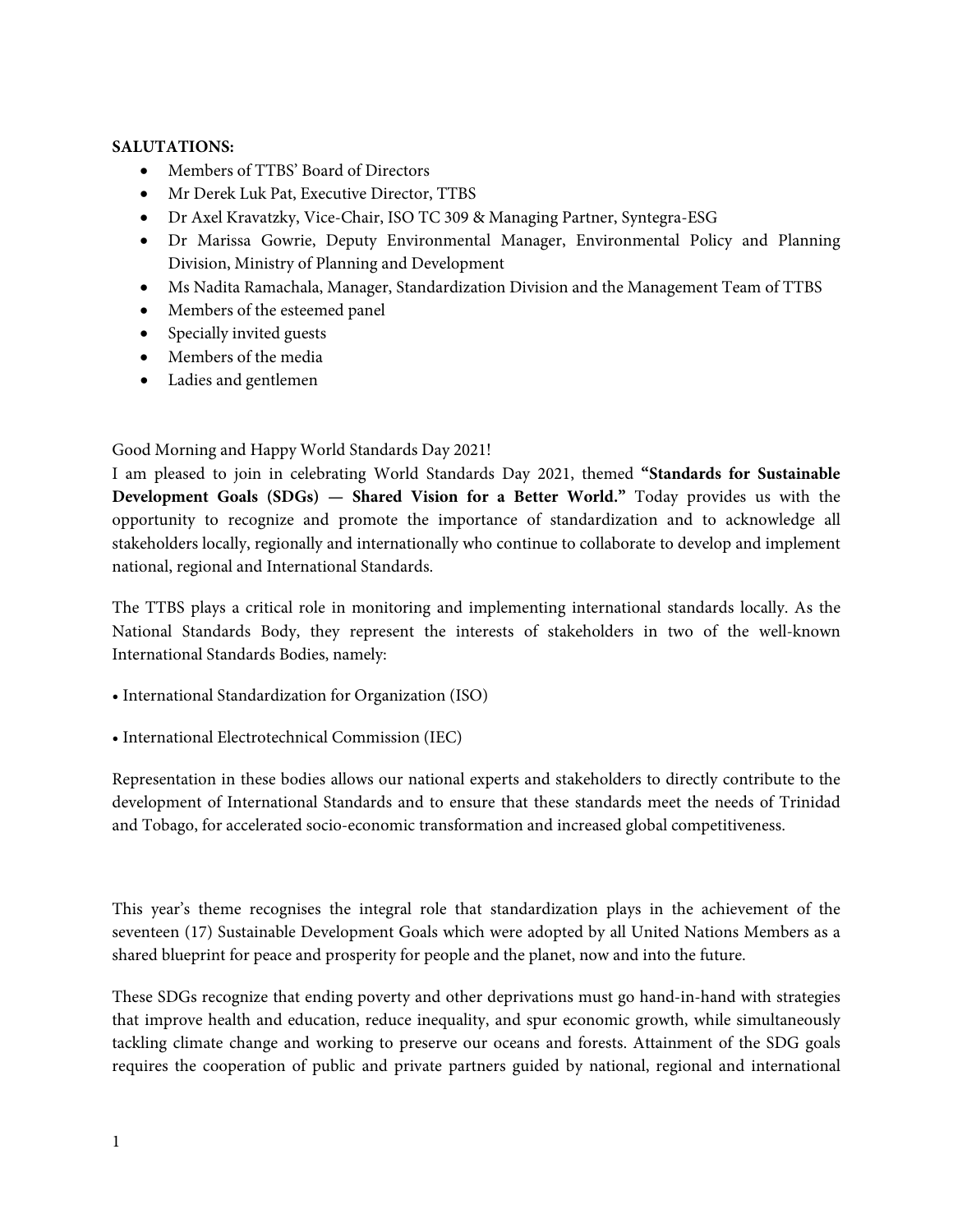standards, coupled with the relevant conformity assessment tools to support the implementation of these standards.

Standardization and related activities are key elements in the sustainable development of our national economy, the health and safety of our citizens, reducing energy consumption, promoting efficient work and reducing product failures, and the protection of our environment. Standards assist in enhancing local and international business competitiveness, reduce technical barriers to trade, contribute to strong export markets and assist firms to compete in regional and international markets. On an individual level, standards provide consumer confidence as it gives the assurance of quality, safety and reliability.

Ladies and gentlemen, you would have recently heard the Honourable Minister of Finance, Colm Imbert state in the Fiscal 2022 budget presentation that this Government is focused on accelerating the implementation of the National Quality Policy with particular focus on the manufacturing sector to ensure adherence to international standards and technical regulations. The policy will improve the reliability of measurements and increase the number of accredited, testing and certification facilities.

To ensure that we effectively meet required international standards, the Government remains steadfast on strengthening our National Quality Infrastructure. The Quality Infrastructure is the institutional framework that sets out and implements standardization, conformity and accreditation processes that will create a strong foundation for international trade, and enhances the capability of our companies to compete. It also ensures that products and services sold in Trinidad and Tobago, meet the minimum requirements for the protection of the consumer, health and safety and the environment.

To this end, a National Standardization Strategy (NSS) 2019-2022, was developed with critical input from local stakeholders and is currently being implemented. The NSS is guided by three main themes, which are: -

- Ensuring a robust and responsive NSS
- Creation of a conscious standards society
- Utilization of ICT tools to modernize the standards development process and improve access to standards.

The NSS is essential to the implementation of the National Quality Policy, as it identifies the key standardization requirements of the country for improved trade facilitation and overall global competitiveness.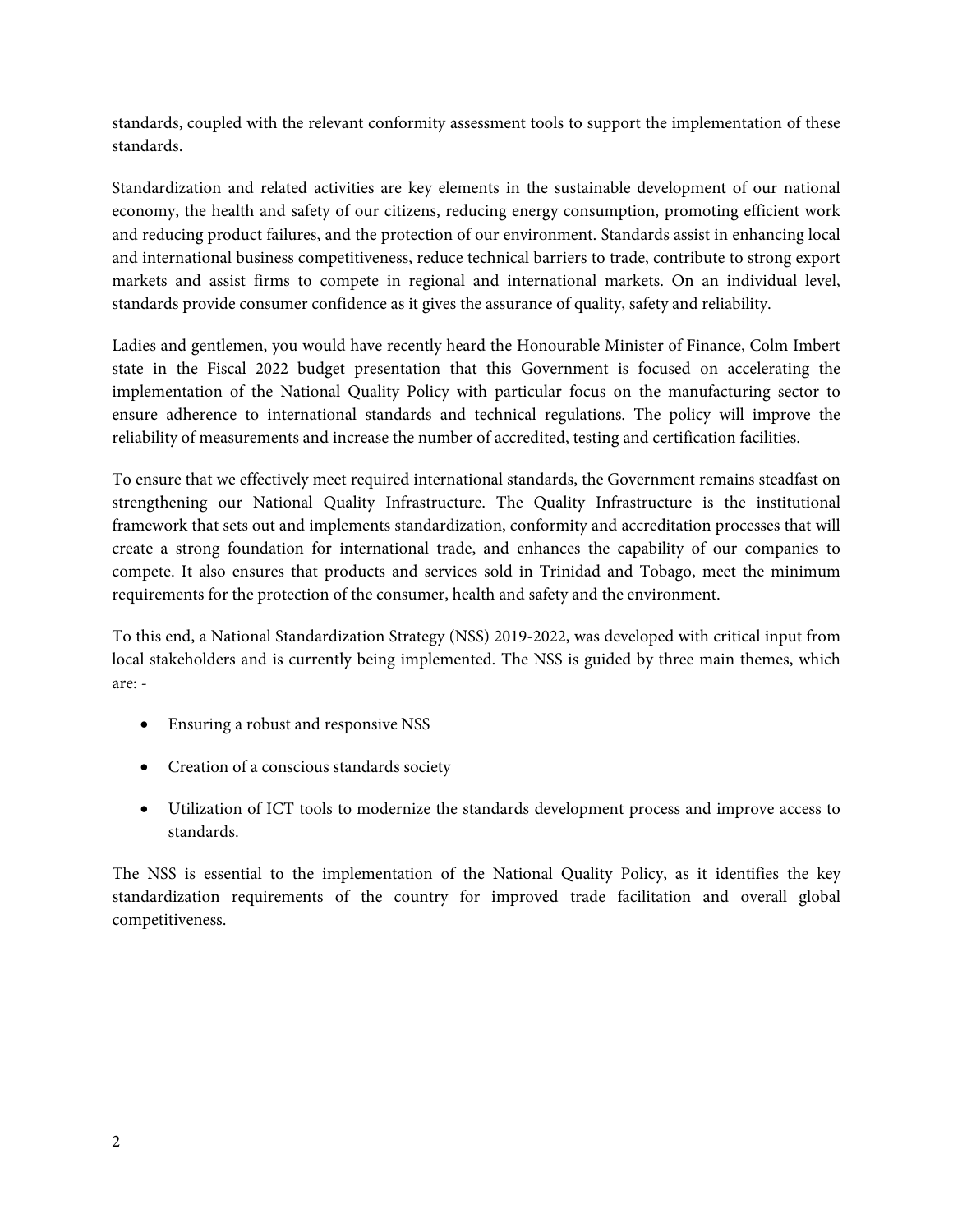To date, several standards have been approved in alignment with the NSS that include: -

- Standards:
	- o for Information Security Management Systems and Standards on Cloud computing in support of the GORTT's thrust for the digitization of the economy; These standards are essential tools for data protection and privacy, and the overall digital transformation, which is critical to the diversification thrust.
	- o for construction, textiles, consumer products and electrical cables to support economic diversification;
	- o on Good Agricultural Practices to support the drive towards ensuring food security and economic sustainability;
	- o for electrical vehicle charging systems and relevant infrastructure to support the initiative for low carbon emissions, and;
	- o for non-medical face masks and cleaning chemicals to protect public health and safety during the COVID 19 pandemic; and

Collaboration is currently being undertaken with WASA to update the national plumbing code to ensure clean and safe water for all.

These standards are all relevant to SDGs as they aim to create an equitable, safe, healthy, sustainable, robust and well-functioning society.

In addition to the standards highlighted, targeted programmes are being undertaken to further facilitate a standards and quality focused culture:

- The Certification Programme for Food and Beverage Standards and Product Compliance (CPFSPC) and labelling and product testing support through the Export Booster Initiative. Funding has been allocated to assist manufacturers in achieving international certification that will cover the costs related to standards adoption and implementation, including audits and inspections, the acquisition of the specialised equipment, infrastructural modifications, as well as certification costs.

To date, we have had a number of applications, of which six (6) have been approved and seven (7) are currently being processed. These applicants represent a range of firms in the agro- processing sector, food and beverage and engineering and industrial sectors.

-The establishment of the Trinidad and Tobago Accreditation Service for Conformity Assessment (TTASCA), an independent National Accreditation body which will inspect how a body, product or service meets specified requirements. The draft legislation has been prepared and is currently being reviewed;